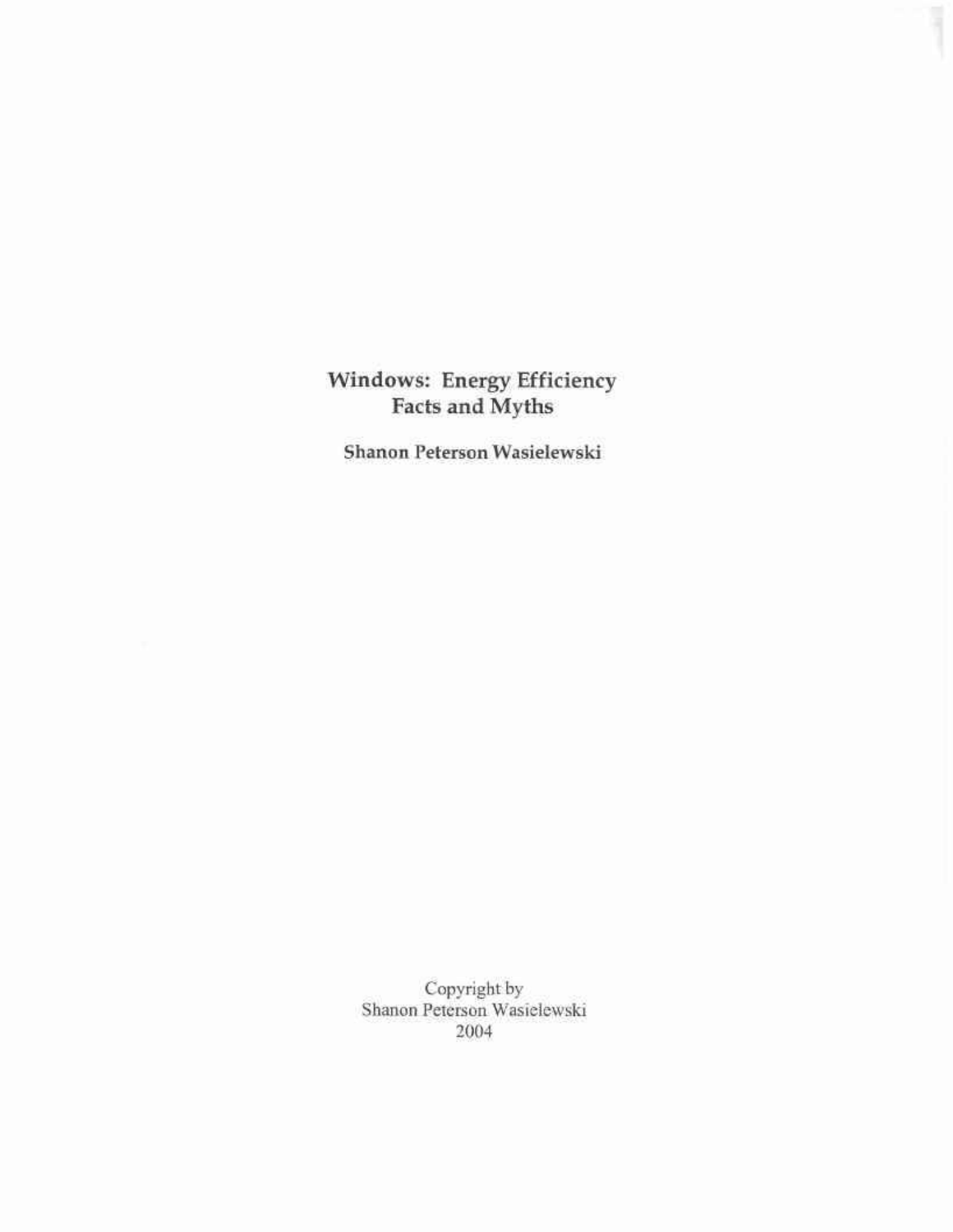### **Purpose and Methodology**

My decision to do this project was prompted by my belief in the important of retaining historic windows and my second-hand knowledge that replacing them in the name of energy efficiency was not sound, especially in warmer climates. The problem was that while I could say make that statement I didn't really understand how to back it up. As I started, I realized just how little I knew about energy efficiency, heat flow, etc. Over the course of the semester, I've conducted a great deal of research about energy efficiency, window rehabilitation, window replacement, etc. I've spoken with various energy-related professionals and worked with various computer programs designed to measure the efficiency of various windows. In general, the only time I ran across the advice to replace windows was in literature from the industry. Most articles and books on energy efficiency in general did not recommend wholesale replacement of windows as a cost effective option. It's intriguing that the replacement window has seemingly had such huge success in shifting public opinion. I spoke recently to a recently hired Energy Advisor at my local electricity provider. I asked him about energy audits. He informed me that he didn't do audits per se, but he would visit with people at their homes about how to conserve energy. "If I went to a house with single-pane historic windows, the first thing I'd say is to think about replacing them." I questioned if that would really be the first bit of advice and he answered affirmatively. I challenged him with the fact that replacing the windows would be costly and, in this climate, might only save a homeowner \$30/yr. "Yes, but triple pane windows are most efficient." How else do you explain this gut reaction by an energy professional than to attribute it to the successful marketing by the window industry?

As I see it, the purpose of this project is to inform both historic homeowners and small contractors about wood windows: not only their architectural significance but also their ability to be retained and rehabilitated. It is to educate them about how and why it is more cost effective to repair windows than to replace them. With this purpose in mind, the document is not written in a technical way, but rather in layman's terms for use by the general public. All the technical information about windows and energy efficiency one could ever want is out there somewhere. What is lacking, both for preservationists as a way to "make their case" and for homeowners concerned with the bottom line, is information in plain English. That's what I hope to provide.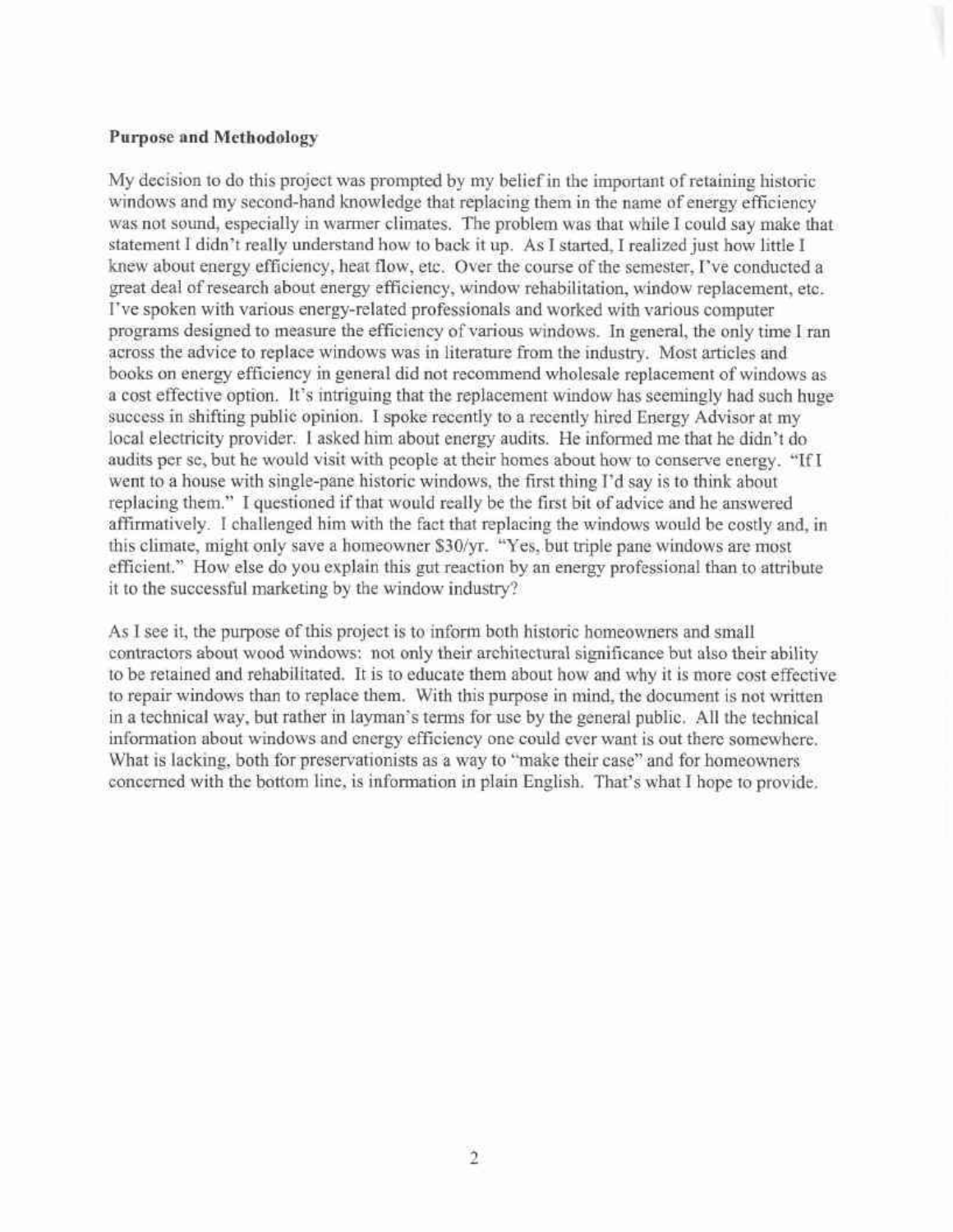# **Windows: Energy Efficiency Facts and Myths**

The replacement window industry says that single-pane wood windows cannot be energy efficient and must be replaced. The local historic district design guidelines say that historic windows must be retained, seemingly without regard to energy efficiency. The homeowner is caught in the middle without the facts. The truth is that windows (old or new) are never highly energy efficient when compared with other materials. Will triple-glazed, Low-e, argon gas-filled replacement windows decrease heat loss to a level below that which is allowed by a historic window? Chances are that it will. The big question, though, is whether the decrease will result in a cost savings that makes replacing the windows cost effective. In general, the answer is no. This paper will elaborate on this point.

We'll start with a general discussion of heat flow and of home energy as well as energy audits and identifying areas of energy loss. This will be followed by a discussion of windows: value, design, materials, costs, life expectancy, etc. To conclude, we'll look at energy cost calculations of various window types and compare those costs or savings over its lifetime with the initial cost of the window.

# **Heat Flow and Energy Loss**

The basic issue behind understanding energy efficiency is heat flow: the transfer of heat energy from one place to another. It's important to understand and remember that heat always flows from warm area to cool ones. In your home in winter, heat does not just disappear it leaves. The opposite occurs in the summer; the heat flows inside and forces your air conditioner to cool it as well. The level of winter heat loss and summer heat gain, along with efficiency of appliances, etc., plays a dominant role in determining energy costs. Weatherization efforts decrease heat flow. In a typical one-story house, 25-28% of heat loss occurs through the ceiling or roof, 22- 25% is lost through the walls, 15-22% is attributable to the windows, 14-15%) of heat loss occurs by air infiltration and 5-10% is lost through the floors.<sup>1</sup> This is important to understand. While windows are often blamed for heat loss, they account for approximately 1/5 of the heat loss.

It's also important to learn how heat flows: conduction, convection and radiation. Conduction is the transfer from one molecule to the next. Convection is the transfer of heat by the movement of liquids or gases. Commonly, this is referred to as air infiltration or "drafts." Finally, radiation is the transfer of heat through open space by electromagnetic waves. The heat radiates in a straight line from a source to a cooler area. Radiation is the least significant method of energy loss in a home. Convection is a larger consideration. It is the leakage of outdoor air into the home such as the cold draft the sometimes blows under the door in winter, for example. According to Doug Rye, 35% of the average heating and cooling load is due to air infiltration alone. Windows of any kind account for some level of air infiltration, but there are many other culprits. Air infiltration comes from cracks throughout the house, around electrical outlets,

<sup>1</sup> Lewis Vaughn, *Chilton's Guide to Home Energy Saving* (Radnor, Pennsylvania: Chilton Book Company, 1982), 3.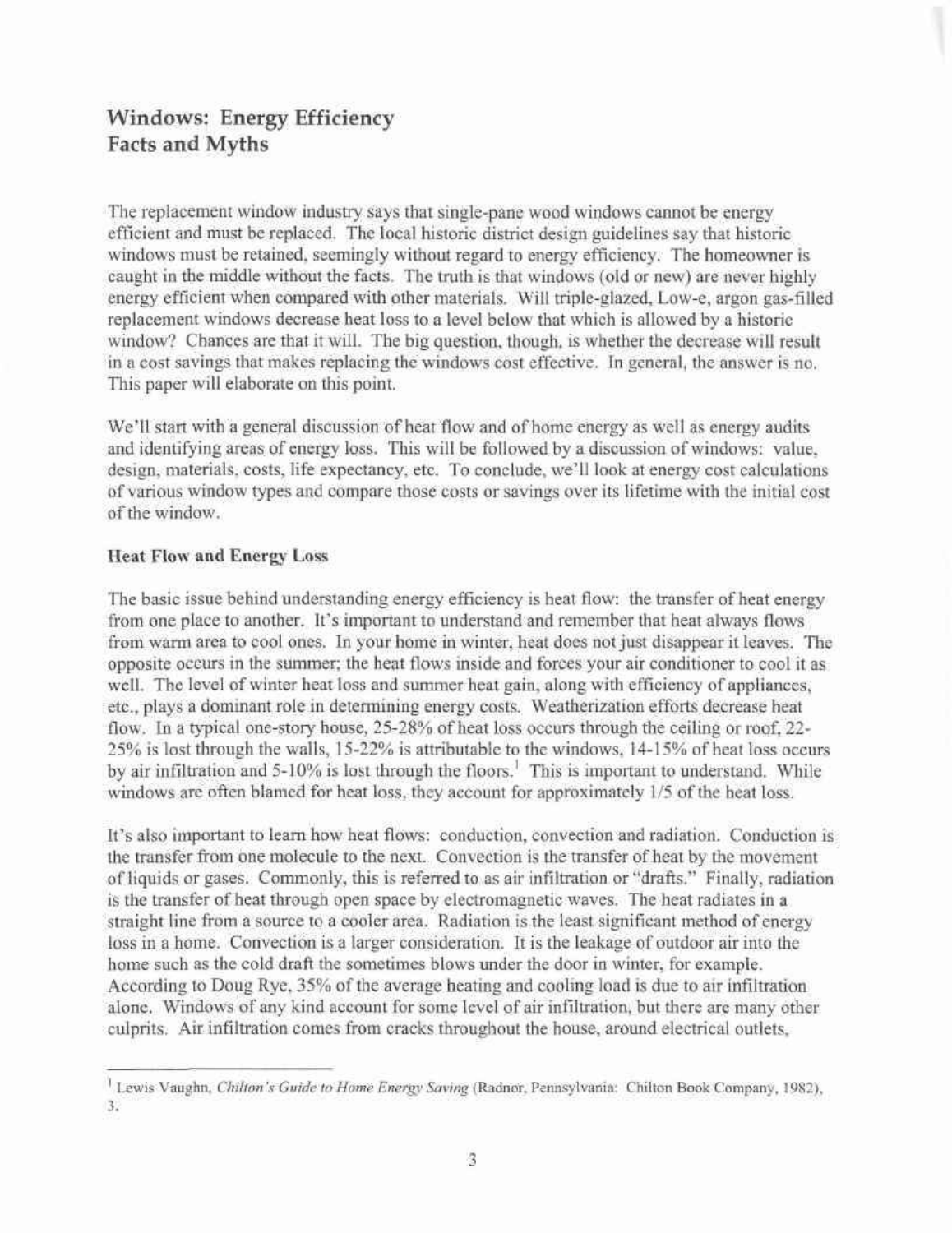through recessed can lighting and through the fireplace. In addition to these areas and others, the biggest offender in the southern United States is ductwork leakage.<sup>2</sup>

A house loses most of its heat by conduction. As mentioned above, conduction is the transfer of heat from one molecule to the next. Conducted heat travels like a spill soaking into a paper towel: it spreads. The rate of conduction depends on the type of material. If you place a metal rod near a fire, you will quickly feel the heat at the other end. This is because the rate of conduction is high (resistance is low). Adversely, if a wood rod were placed near the fire, it would take much longer to feel the heat at the other end due to woods lower rate of conduction. Conduction is also the reason that a tile floor will feel colder to a bare foot than the bathroom rug will. Tile is a faster conductor, so the heat from the foot transfers to the tile much more quickly. The cold sensation felt by the skin is due to the heat loss.

Conduction is best discussed by using R-values and U-values. A material's resistance to heat flow is its R-value. The R-value is a ranking of resistance and has no unit of measure. The Uvable, which is the inverse of the R-value, is the measure of the rate of heat transmission through a material. Specifically, the U-value is the amount of heat transmitted per hour through a square foot of material when there is a one-degree temperature difference between the air on each side. U-values are expressed in Btu (British thermal unit), a standard heat measurement defined as the amount of heat required to heat a pound of water one degree. These definitions both use degrees Fahrenheit. For example, a single glass window might have an R-value of .88-1, while a typical wall with moderate insulation might have an R-value in the 16-19 range. To determine the Rvalue of a unit, wall for example, with more than one material, you simply add up the R-values of all the materials present.

In order to really understand what is happening in terms of energy loss in a house, a home energy inspection or energy audit must be done. Several books and websites exist with instructions and formulas for do-it-yourself energy inspections. To do this, one would follow a number of steps to locate air leaks, check for insulation, inspect heating and cooling equipment and examine lighting.<sup>3</sup> Obvious air leaks can be expected from windows that rattle or where daylight can be seen through cracks and around frames. Many air leaks can be sealed by caulking or weather stripping. According to Doug Rye, in a typical house all of the air infiltration alone adds up to the equivalent of having two doors standing open all the time.<sup>4</sup> Energy efficient appliances are of particular importance as well as efficient light bulbs. A typical household light bulb gives off 90% heat and only 10% light. Better light bulbs conserve energy.

It is also an option to have a professional energy audit. This will likely include both a walkthrough similar to the one discussed above and a blower door test to determine the air infiltration rate. It is important for a professional to become involved before making significant changes in the air pressure, especially if gas appliances are involved. If the wrong place is fixed or it's all

<sup>&</sup>lt;sup>2</sup> Doug Rye, "Doug Rye Energy Tips II: Seal Your Windows, Doors and Ducts, and Save Yourself Some Really Big Bucks" Videotape.

<sup>&</sup>lt;sup>3</sup> U.S. Department of Energy, "Home Energy Audits" (Energy Efficiency and Renewable Energy Website. [http://www.eere.energy.gov/consumcrinfo/refbriefs/ea2.html\)](http://www.eere.energy.gov/consumcrinfo/refbriefs/ea2.html). Accessed 20 March 2004.

<sup>4</sup> Rye video.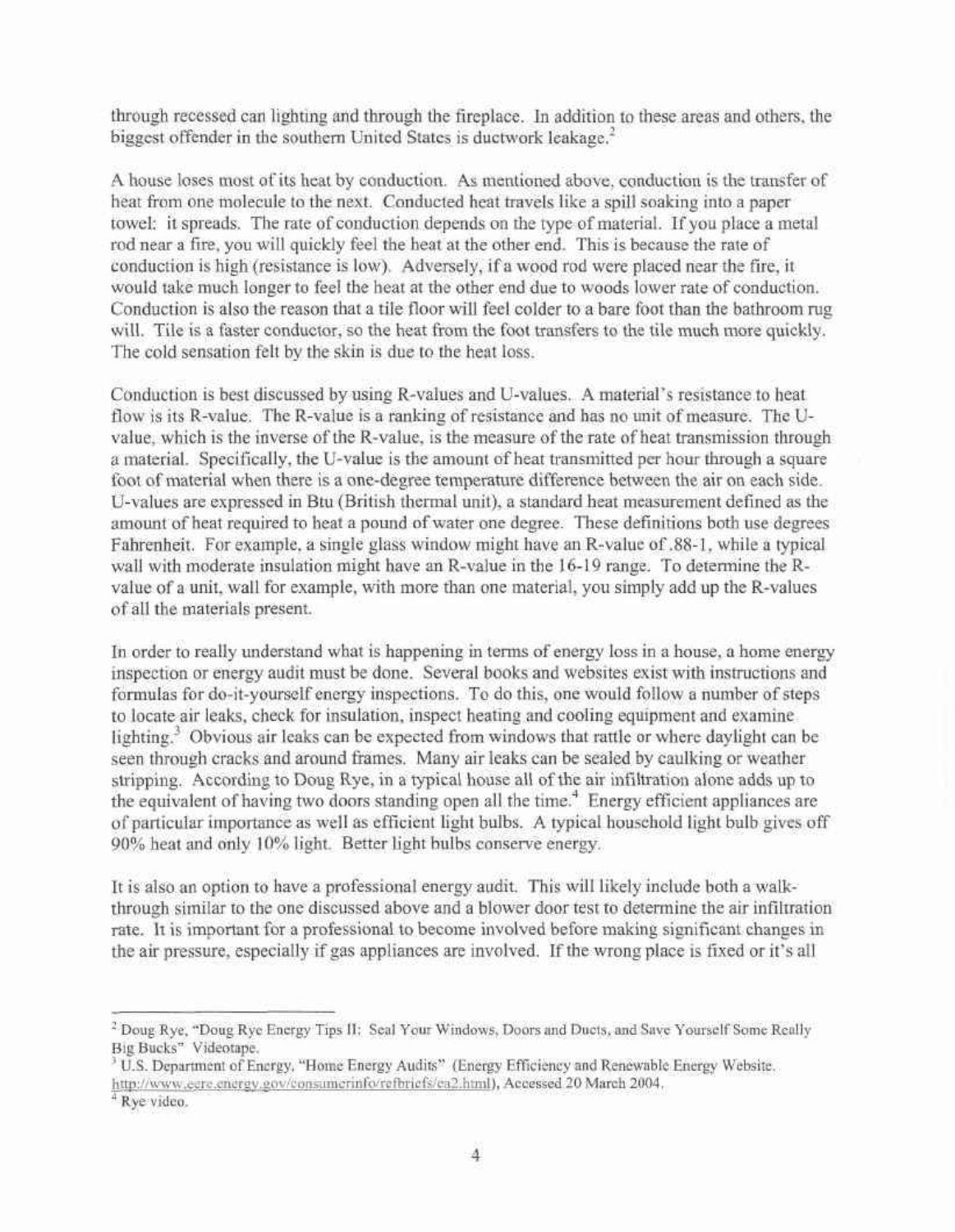sealed up too well, carbon monoxide poisoning could result. In addition, some breathability is a beneficial way to reduce the risk of mold and other moisture related problems.

# **Understanding Windows**

Why all this concern over windows in the first place? "Some have compared the windows of a building to the eyes of a person's face. Clearly, the windows on traditional buildings are an important aspect of their architectural character. The size and proportion of the openings, the material that they are made from and their finishing details are all important in maintaining a building's character."<sup>5</sup> Several features make windows significant, such as pattern and size of openings, proportions, configuration of panes, profiles, etc. Replacement windows often alter some or all of these window features. When making decisions about windows in historic buildings, it important to understand what makes a window significant. "Windows should be considered significant to a building if they: 1) are original, 2) reflect the original design intent for the building, 3) reflect period or regional styles or building practices, 4) reflect changes to the building resulting from major periods or events, or 5) are examples of exceptional craftsmanship or design."<sup>6</sup>

Except in the case of fixed or picture windows, windows are meant to open and provide natural ventilation. In general, windows open in two ways: on hinges (casement, awning, hopper) or sliding (horizontal sliders or double and single hung). The principles discussed here relate to any type of operating system, but in general, the discussion will focus on double hung windows. New windows can be made of a number of different materials and types of glass.

Many historic homes have retained wood frame, single pane, double hung windows. These windows are constructed of old-growth wood, which is much more durable, both with greater strength and life, than new wood. In many cases, these windows have been in service for a hundred years or more, which demonstrates their durability—especially, when one considers that most historic window deterioration occurs from lack of maintenance and could be prevented. Historic wood windows have a proven track record.<sup>7</sup> Additionally, many historic homes were designed to be naturally energy efficient because they were not centrally heated and cooled. The placement of the house and windows, the size of the overhangs, the planting of trees, the thickness of walls, the design of the windows and many other aspects were strategically chosen to maximize energy efficiency naturally.

Replacements windows come in a variety of materials and types. Frames are available in aluminum, vinyl, wood or wood clad in aluminum or vinyl. Aluminum is the cheapest option, but because aluminum has a low R-value, it conducts heat and is not as efficient as the other options. Vinyl windows are more expensive than aluminum and provide a higher level of efficiency. Wood frames clad in another material are most expensive but generally will last

<sup>&</sup>lt;sup>5</sup> Ministry of Culture, "Dave's Top Five Reasons to Conserve Historic Wood Windows" (Toronto, Ontario: Ministry of Citizenship, Culture and Recreation, 2002), 1.

<sup>6</sup> John H. Myers, "Preservation Briefs: 9 The Repair of Historic Wooden Windows" (Washington, D.C.: Technical Preservation Services, U.S. Department of Interior, 1981), 2.

<sup>&</sup>lt;sup>7</sup> New Jersey Department of Environmental Protection Division of Parks and Forestry Historic Preservation Office, "Saving Wood Windows," [http://www.state.ni.us/dep/hpo/4sustain/windowsavc.pdf\).](http://www.state.ni.us/dep/hpo/4sustain/windowsavc.pdf) Accessed 15 April 2004,2.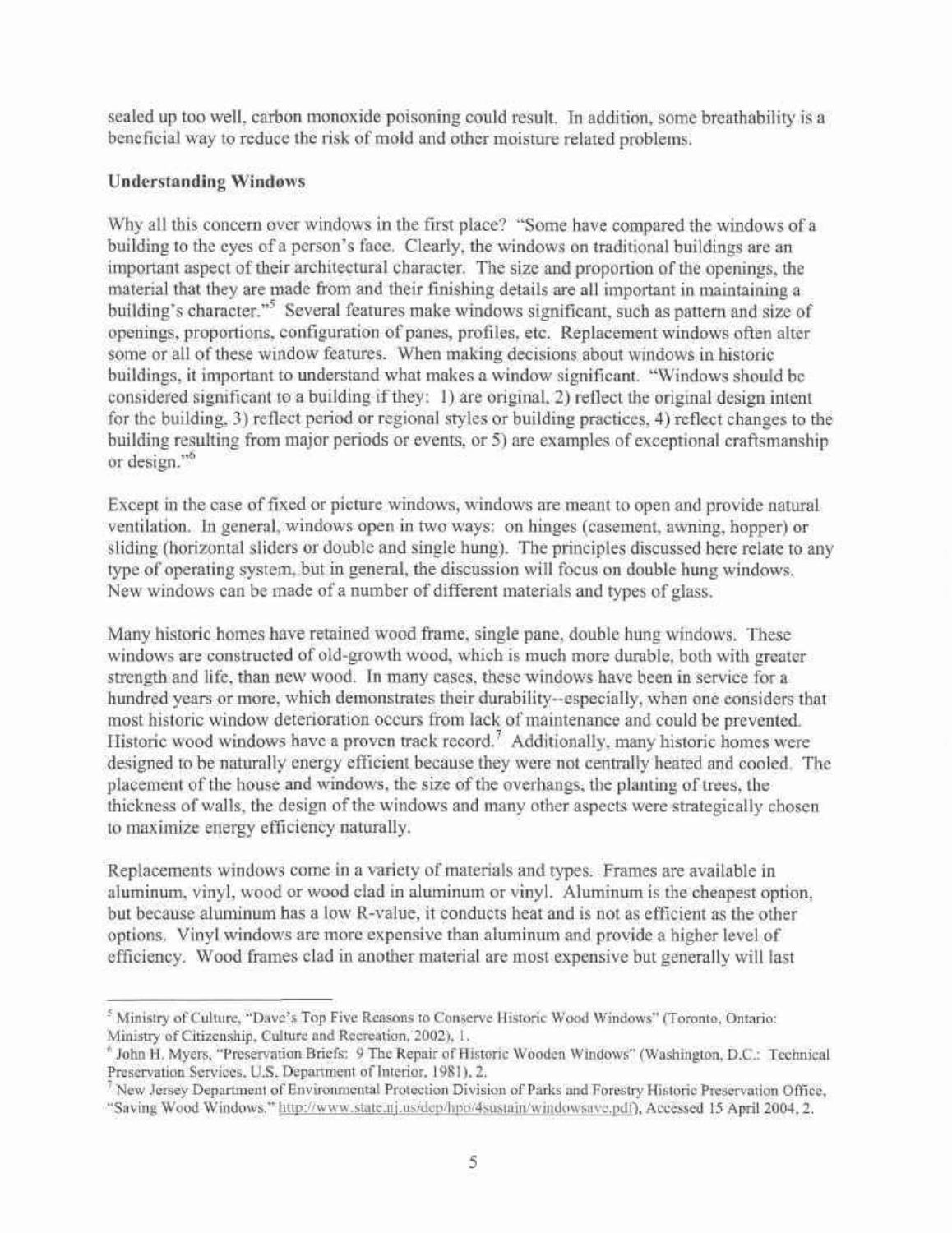longer than vinyl or aluminum. However, they are susceptible to moisture problems from moisture trapped behind the cladding material. Framing material is not the only choice. One also must wade through the glazing options: single, double and triple panes; low-e heat resistant coating, reflective glass, argon gas-filled, vapor sealed, etc. Layers of glass and special coating are offered as a way to increase energy efficiency.

Replacement window costs and installation vary widely from very inexpensive windows at around \$150-400 all the way up to \$750-1000 per window. On a replacement window discussion board, several consumers cited quotes from reputable replacement window companies for \$1000/window or more. Homeowners can learn to rehabilitate existing windows or they can hire a contractor to do the rehabilitation. Rehabilitation of existing windows by a contractor will cost anywhere from \$100-400, depending on the level of deterioration and number of divisions in the sash (more labor-intensive). Materials for rehabilitation alone will cost a maximum of S50, so the most cost-effective way to rehabilitate a window, of course, is for the homeowner to do it himself. A custom-milled wood window can cost anywhere from \$400-1200 depending on the design and level of detail. Cost is not the only consideration. Closely related to cost is life expectancy and/or warranty coverage. While there is the perception out there that replacement windows require no maintenance and will last a lifetime, it's not the case. Replacement windows can leak and rot as any window can.

"Durability in new wood windows has decreased as new growth timber.. .is being used in construction. Vinyl and PVC materials break down and discolor in ultraviolet light.. .In addition to the frame and sash, many other components of replacement windows deteriorate relatively quickly. The seal around double glazing can fail within six to ten years resulting in condensation between the panes and necessitating replacement.<sup>88</sup> Additionally, many of the seals holding the glass in place have a life expectancy of ten years or less.

The ability to complete repairs is another consideration. Historic wood windows can be repaired and maintained with relative ease by repairing or replacing only deteriorated parts because the technology is familiar and has not changed for over a hundred years. Because the replacement window designs change, often times it is difficult to find replacement parts for damaged windows. The general understanding is that replacement windows will last anywhere from six to fifteen years.

So why do people think about replacing windows at all? While there are times when the level of deterioration is such that a quality wood replacement window is warranted, many times windows are replaced in the name of energy efficiency. As previously stated, windows are never going to be good insulators. A historic wood window might have an R-value of around 1. A replacement window with all the bells and whistles might provide an R-value approaching 3, but most replacement windows will have an R-value in the 2 range. When one considers that maybe 20% of heat loss is attributable to windows, even if the R-value is doubled, that only decreases the heat loss by 10%. The bottom line, then, is whether the related cost savings associated with the decrease in heat loss is enough to justify the sizable expenditure (as well as the loss of historic significance and architectural character) of replacement windows.

<sup>&</sup>lt;sup>8</sup> Ibid.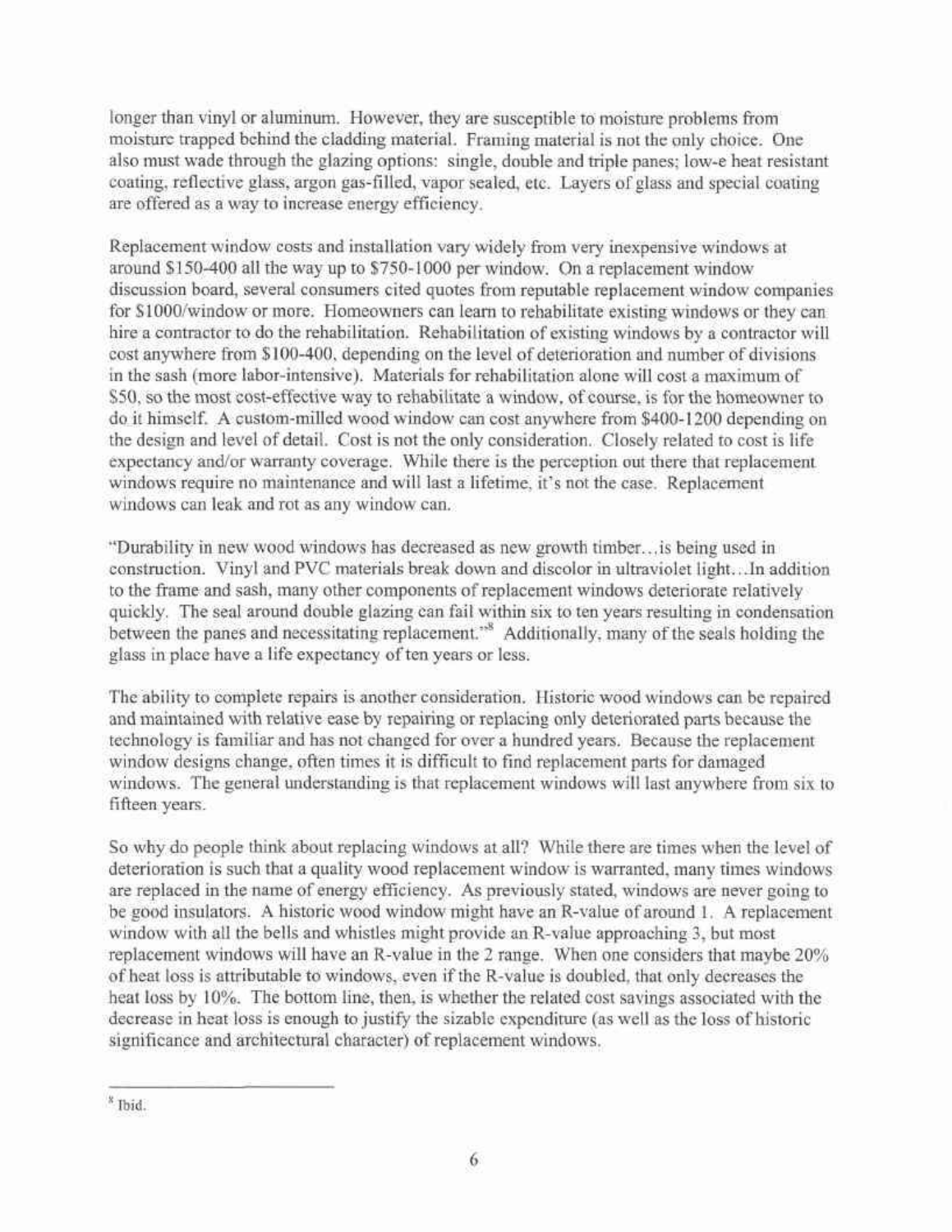Before we move on to discuss the costs/benefits of original window and replacement windows, other weatherization options must be outlined and considered. The most typical forms of weatherization of historic windows are weather stripping and adding secondary glazing or storm windows. Weather stripping is an extremely inexpensive alternative relative to the other options and can be done relatively quickly. Storm windows, by adding a second layer of glazing and by trapping the insulating air in between can increase the R-value to about 2. Storms windows can be installed in the winter months to lessen heat loss and be removed in the warmer months to allow use of the double hung windows' natural ventilation. In general, storm windows are much more affordable than replacement windows. The Office of Energy Efficiency and Renewable Energy also suggests several options such as installation of blinds, curtains, awnings or shutters and planting trees to shade windows to keep heat away from the house.

#### **Cost/Benefit Analysis**

So how do we determine the energy savings associated with replacement windows? Several methods and computer programs have been developed. After exploring a few of the options and discussing them with professional, I've decided to use RESFEN 3.1. The program was developed "for calculating the heating and cooling energy use of windows in residential buildings." This is the best methodology my research has uncovered for assessing the effectiveness of replacement windows in various settings and climates. Climate, location of windows, level of shading, size of windows and many other factors will influence the level of heat flow through the windows. This program takes these factors into consideration. First, we'll examine a historic, 2-story brick house in Nashville, Tennessee. The energy cost associated with single pane windows is \$733.79. Replacing the windows with wood or vinyl frame, triple-pane, low-e, argon gas-filled windows results in an associated energy cost of \$625.57. This is a difference of about S108 per year. Assuming this house has 20 windows and replacement windows can be installed for \$400 a window, the cost of replacement is \$8000. In this scenario, it would take about 70 years to make up the cost of the replacement windows in energy savings...well beyond the life expectancy or warranty period of a new replacement window. It is important to keep in mind that this is an *extremely* low estimate for the purchase and installation of replacement windows. The quality of these windows would be fairly low. In all likelihood, the replacement of 20 windows would cost in the \$15,000 to \$20,000 range.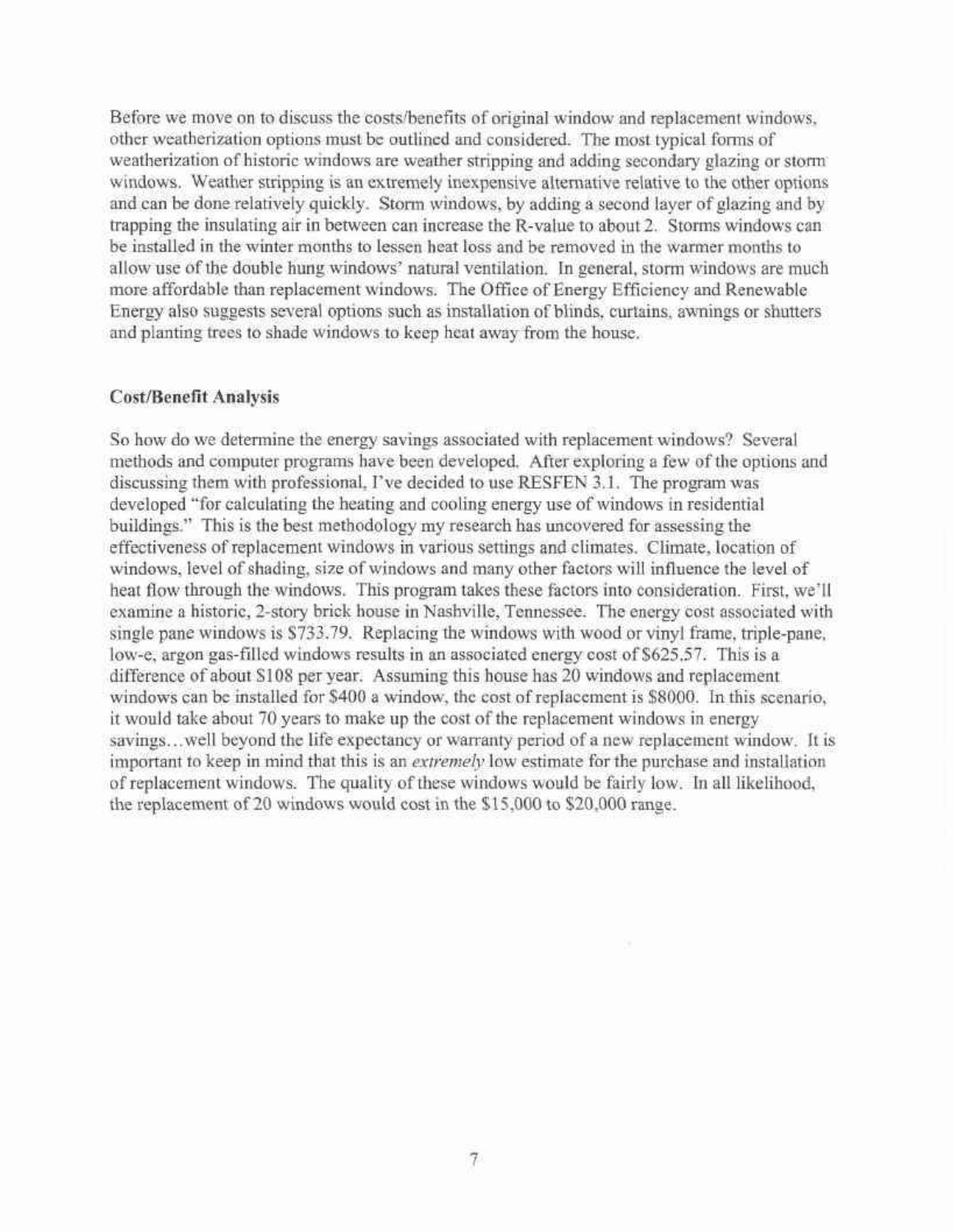| 68 画<br><b>House Data</b>                                 | Window Data                                                                                   |               |                   |                   |               |                           |
|-----------------------------------------------------------|-----------------------------------------------------------------------------------------------|---------------|-------------------|-------------------|---------------|---------------------------|
| Location<br>Thi frashvile<br>因                            | Window Tape                                                                                   | North<br>W301 | East<br>$-W301$   | South.<br>W301    | West<br>W301  | Skylight<br>$-U$ sei spec |
| House Type<br>2-Story Existing Mas =                      | Window [It2]<br>Li-Factor                                                                     | 80.00<br>0.90 | 45.00<br>0.93     | 05.00<br>自引       | 55.00<br>0.90 | 8.00<br>0.65              |
| Foundation Type                                           | SHEE<br>ClnvH2                                                                                | 0.63<br>0.30  | 0.63<br>0.30      | 0.63<br>0.50      | 0.63<br>在第    | 0.50<br>0.30              |
| Barement<br>۰.<br>HVAC System Type                        | Solar Gam Reduction Cyn+Obs                                                                   |               | DylviObs          | Interor           | $-$ Typical   | - None                    |
| Gas Funnace / AC<br>因                                     | <b>Rendts</b>                                                                                 |               |                   |                   |               |                           |
| Total Anna<br>1708<br>Floor III:21<br>Window (IL2)<br>265 | Whole House   Window Annual Energy   Window Energy Cost   Window Peak Energy<br>Energy Totals |               |                   | <b>Total Cost</b> |               |                           |
| Gas Cost                                                  | 3174<br>Docling                                                                               | <b>IEWH!</b>  | Cookng ISI 190.42 |                   |               |                           |
| \$/Them                                                   | Heating 83.60                                                                                 | <b>IMBILI</b> | Heating III       | 54337             |               |                           |
| First Cost<br>\$/kWh<br>$0.060 - 0.65$<br>Description     | Energy per H2                                                                                 |               |                   | Total (\$) 732.79 |               |                           |

|                                                                 | Window Date                                                                  | Nom.         | East          | <b>South</b>     | West      | Skylight                 |
|-----------------------------------------------------------------|------------------------------------------------------------------------------|--------------|---------------|------------------|-----------|--------------------------|
| Location<br>TIL Nestrulle                                       | Window Type                                                                  | W352         | $-W362$       | $-W352$          | W352<br>÷ | $\frac{1}{2}$ liter spec |
| 츠                                                               | Window (ItZ)                                                                 | 31.00        | 45.00         | 85.00            | 55.00     | 0.00                     |
| Иоле Туре<br>2-Story Essting Mac                                | LI-Factor                                                                    | 0.24         | 0.34          | 0.24             | 0.24      | 0.65                     |
| Foundation Type:                                                | SHOC                                                                         | 0.25         | 0.25          | 0.25             | 0.25      | Q5B                      |
| Becomment<br>z.                                                 | DW/II2                                                                       | 0.30         | 0.30          | 0.30             | 0.30      | 0.30                     |
| <b>HVAC System Type</b><br>Gas Furnace / AC<br>$\blacksquare$   | Solar Gan Fieduction (DytwObe)<br>Results                                    |              | -10 whether   | $-$ lintescr     | L'Ispical | $-$ None                 |
| Total Anta<br>Floor (H2)<br>1700                                | Whole House   Window Annual Energy   Window Energy Cost   Window Peak Energy |              |               |                  |           |                          |
|                                                                 |                                                                              |              |               |                  |           |                          |
| Window [R2]<br>$-265$                                           | Energy Totels                                                                |              |               | Total Davi       |           |                          |
| Flee Crist<br><b>Gan Cost</b>                                   | 2296<br>Conting                                                              | <b>INVII</b> | Cooking ISI   | 137.73           |           |                          |
| $1/1$ l enni                                                    | Healing 75.05                                                                | MBtul        | Heaters [\$1] | 487.84           |           |                          |
|                                                                 | Energy per R2                                                                |              |               | Total 151 625.57 |           |                          |
| \$/kWh<br>$0.060 - 0.65$<br>Description<br>319 S. Margin Street | Conting 1.35                                                                 | BOV/6/1021   |               |                  |           |                          |

In the same home, a restoration contractor or the homeowner could rehabilitate the 20 windows. Assuming a price range of \$100-400 for the contractor, as mentioned above, the rehabilitation would cost, at a maximum, S8,000. Mostly likely, it could be done for \$4,000-6,000 by a contractor and much less than that (\$500-1000) by the homeowner. Rehabilitated wood windows that are properly maintained will generally last another 50 to 100 years.<sup>9</sup> The energy

<sup>9</sup> Ibid.; New York Landmarks Conservancy, *Repairing Old and Historic Windows,* (New York: John Wiley & Sons, Inc., 1992).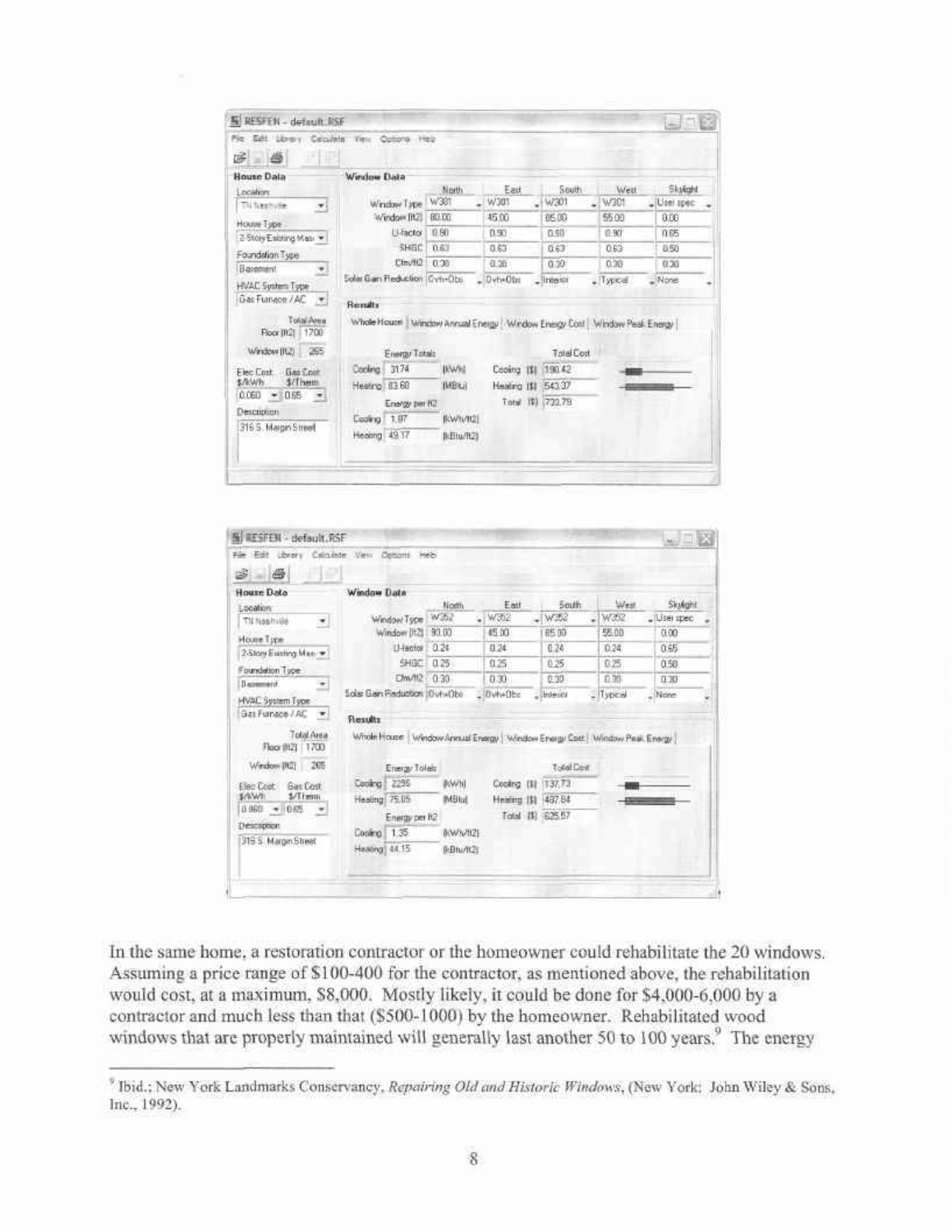costs analysis is for a home in Nashville, Tennessee. Some have argued that in colder climates replacement of windows is more cost effective. However, a recent study in Vermont found that window replacement for energy reasons is not usually the most cost effective approach in cold climates.<sup>10</sup>

# **Conclusion**

Historic windows are significant architectural features of a building and should be retained and preserved whenever possible. The good part about this is that saving them makes economic sense as well. Historic wood windows (or high quality new wood windows when necessary) are more durable (longer life expectancy) than replacement windows made of other materials. When properly repaired and maintained, a rehabilitated window can last for another fifty to one hundred years. Weatherization techniques such as weather stripping and caulking reduce air infiltration and storm windows provide secondary glazing and added insulation. Finally, historic wood windows are easily repaired. All in all, rehabilitation of existing windows is more cost effective than replacement of those windows. As Bob Yapp says, "preservation doesn't cost, it pays!"

<sup>10</sup> Brad James, Andrew Shapiro, Steve Flanders, David Hemenway, *Testing the Energy Performance of Wood Windows in Cold Climates: A Report to the State of Vermont Division for Historic Preservation Agency of Commerce and Community Development,* (National Center for Preservation Technology and Training, 1996).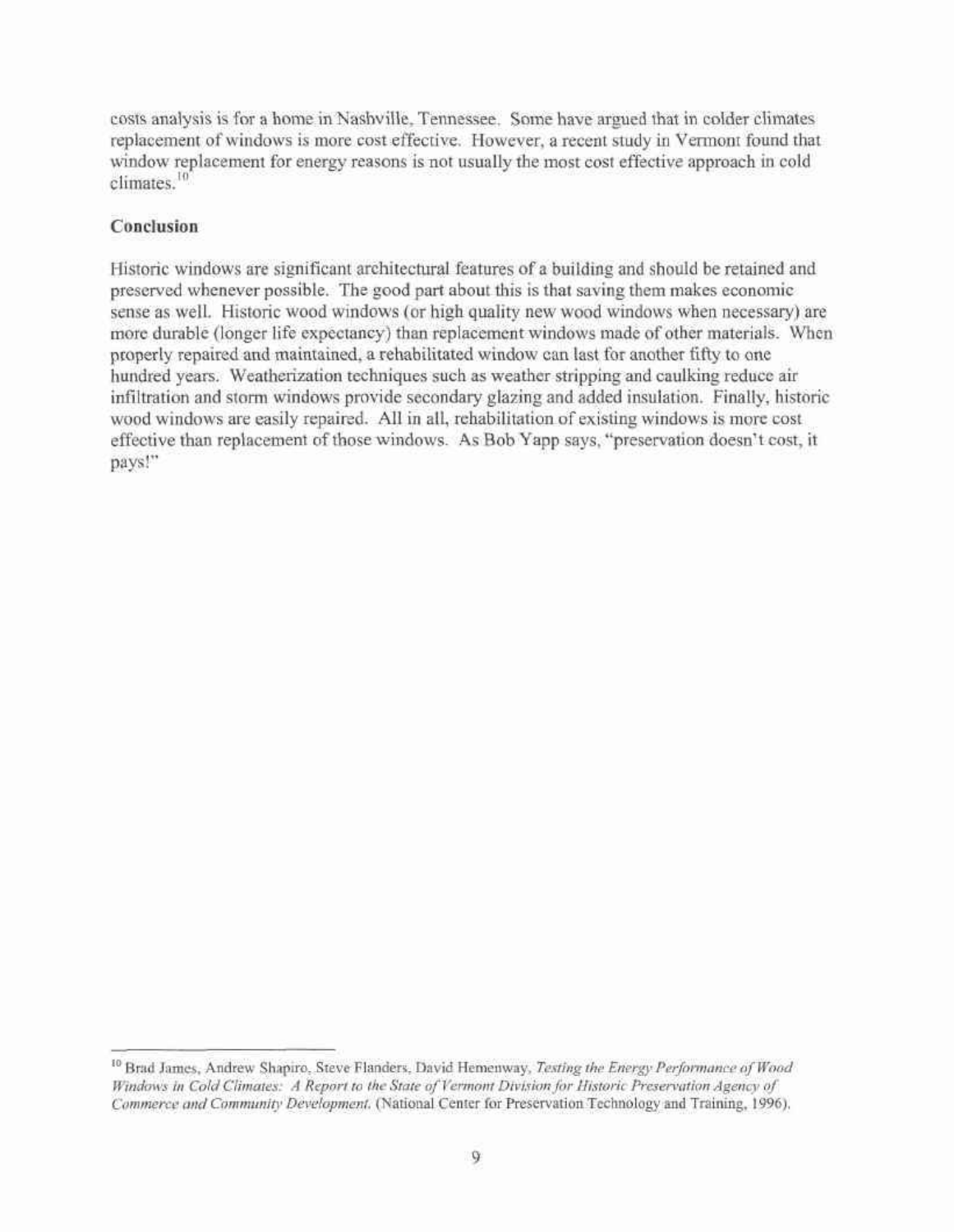## **Bibliography**

- Bell, Malcolm, Robert Lowe, Peter Roberts. *Energy Efficiency in Housing.* Brookfield: Avebury, 1996.
- Corbett, John M. "A Last Look at Historic Wood Windows." *The Restoration Trades Catalog.*  [www.restorationtrades.com/articles/windowrestoration.shtml.](http://www.restorationtrades.com/articles/windowrestoration.shtml) Accessed 4 April 2004.
- "Cost of Replacement Windows." Online Discussion Board. <http://ths.gardenweb.com/forums/load/remodel/msgl01754421351>l.html. Accessed multiple times March-April 2004.
- Economic Commission for Europe. *Energy Efficient Design: A Guide to Energy Efficiency and Solar Applications in Building Design.* New York: United Nations, 1991.
- *Energy-Efficient Housing.* Connecticut: Taunton Press, 1993.
- First Replacement Windows. "Window Replacement Comparisons on Vinyl, Aluminum, Wood and Clad." [http://www.lst-replacement-windows.com/window-replacement](http://www.lst-replacement-windows.com/window-replacement-)comparisons.htm. Accessed 30 April 2004.
- Fisher, Charles E. and Hugh Miller, editors. "Wooden Windows." *Caring for Your Historic House.* New York: Harry N. Abrams, Inc., 1998.
- Halacy, Dan. *Home Energy.* Emmaus, PA: Rodale Press, 1984.
- Hull, Brent. *Historic Millwork: A Guide to Restoring and Re-creating Doors, Windows and Moldings of the Late Nineteenth Through Mid-Twentieth Centuries.* New Jersey: John Wiley & Sons, Inc., 2003.
- James, Brad, Andrew Shapiro, Steve Flanders, David Hemenway. *Testing the Energy*  Performance of Wood Windows in Cold Climates: A Report to the State of Vermont *Division for Historic Preservation Agency of Commerce and Community Development.*  National Center for Preservation Technology and Training, 1996.
- Lawrence Berkeley Laboratory, Windows and Daylighting Group. *WINDOW 4.1 PC Program for Analyzing the Thermal Performance of Fenestration Products.* Berkeley, California: 1994.
- Ministry of Culture. "Dave's Top Five Reasons to Conserve Historic Wood Windows." Toronto, Ontario: Ministry of Citizenship, Culture and Recreation, 2002.